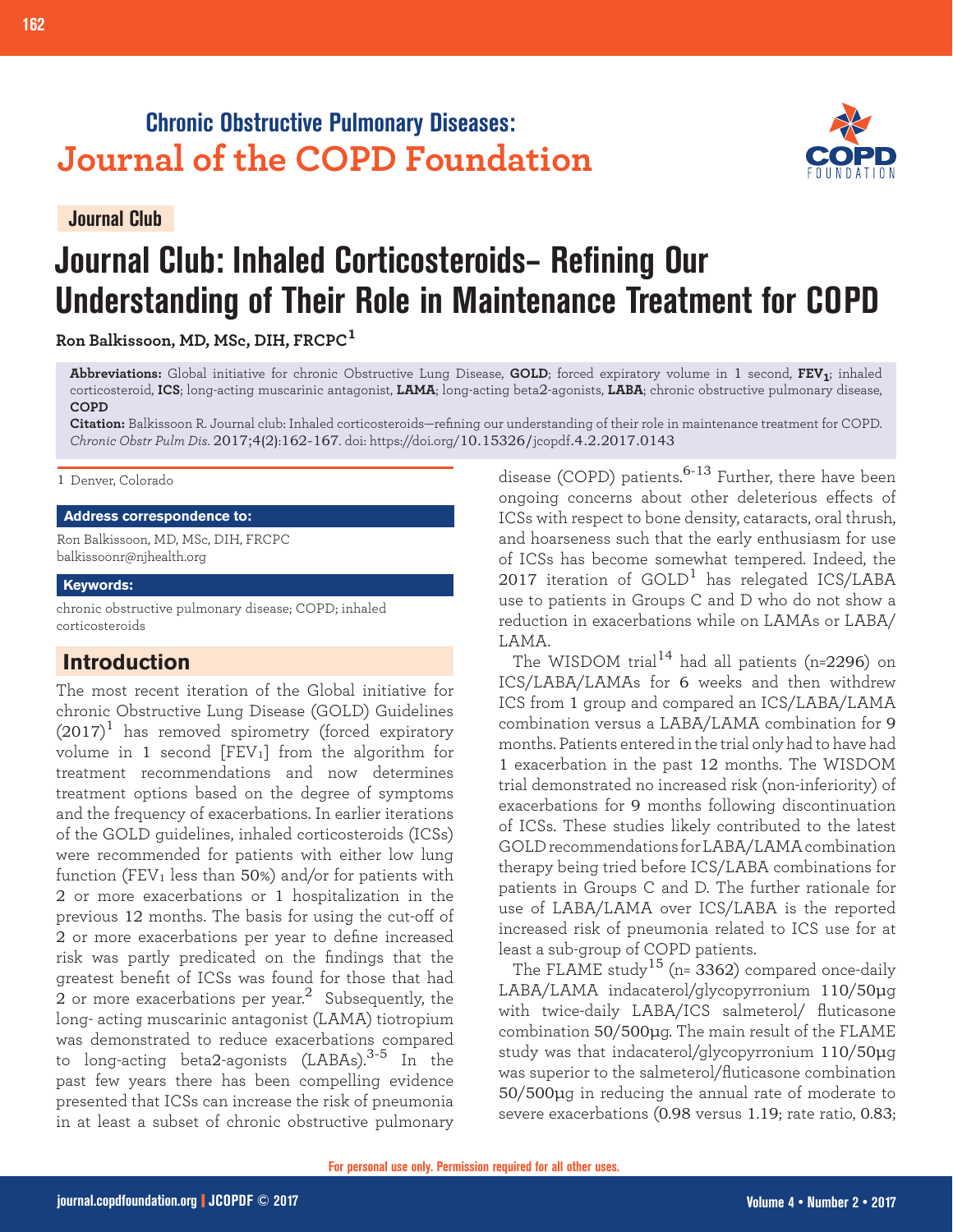95% confidence interval [CI], 0.75 to 0.91; *p*<0.001) and that there was a lower rate of pneumonia in the LABA/ LAMA group (3.2%) versus the LABA/ICS group 4.8% (*p*=0.02). The results of these 2 studies undoubtedly informed the most recent recommendations found in GOLD 2017 related to LABA/LAMA combinations being the first choice compared to LABA/ICS combinations for patients in Groups C and D. Both groups of investigators have performed post hoc analyses however, to examine whether there were any subgroups for whom LABA/ICS combinations might be selected before LABA/LAMA combinations. In this Journal Club we review the post hoc analyses of the FLAME study and the WISDOM trial that look at the role of peripheral blood eosinophil counts and frequency of exacerbations as factors that may identify a subgroup of patients that are more likely to benefit from ICS/LABA rather than LABA/LAMA combinations.

# **Abstract 1**

# **Blood Eosinophil Count and Exacerbations in Severe Chronic Obstructive Pulmonary Disease After Withdrawal of Inhaled Corticosteroids: A Post-Hoc Analysis of the WISDOM Trial**

Watz H, Tetzlaff K, Wouters EF, et al. *Lancet Respir Med*. 2016;4(5):390-398.

# **BACKGROUND:**

Blood eosinophil counts might predict response to inhaled corticosteroids (ICS) in patients with chronic obstructive pulmonary disease (COPD) and a history of exacerbations. We used data from the WISDOM trial to assess whether patients with COPD with higher blood eosinophil counts would be more likely to have exacerbations if ICS treatment was withdrawn.

# **METHODS:**

WISDOM was a 12-month, randomised, parallelgroup trial in which patients received 18μg tiotropium, 100μg salmeterol, and 1000μg fluticasone propionate daily for 6 weeks and were then randomly assigned (1:1) electronically to receive either continued or reduced ICS over 12 weeks. We did a post-hoc analysis after complete ICS withdrawal (months 3-12) to compare rate of exacerbations and time to exacerbation outcomes on the basis of blood

eosinophil subgroups of increasing cutoff levels. The WISDOM trial is registered at ClinicalTrials.gov, number NCT00975195.

# **FINDINGS:**

In the 2296 patients receiving treatment after ICS withdrawal, moderate or severe exacerbation rate was higher in the ICS-withdrawal group versus the ICScontinuation group in patients with eosinophil counts (out of total white blood cell count) of 2% or greater (rate ratio 1·22 [95% CI 1·02-1·48]), 4% or greater (1·63 [1·19-2·24]), and 5% or greater (1·82 [1·20- 2·76]). The increase in exacerbation rate became more pronounced as the eosinophil cutoff level rose, with significant treatment-by-subgroup interaction reached for 4% and 5% only. Similar results were seen with eosinophil cutoffs of 300 cells per μL and 400 cells per μL, and mutually exclusive subgroups.

# **INTERPRETATION:**

Blood eosinophil counts at screening were related to the exacerbation rate after complete ICS withdrawal in patients with severe to very severe COPD and a history of exacerbations. Our data suggest that counts of 4% or greater or 300 cells per μL or more might identify a deleterious effect of ICS withdrawal, an effect not seen in most patients with eosinophil counts below these thresholds.

# **Comments**

The WISDOM trial enrolled individuals who had experienced 1 or more exacerbations in the previous 12 months and followed the groups for 9 months after steroids were withdrawn from 1 arm of the study. In review of the original paper and the post hoc studies, I could not find the total number of patients enrolled that had 2 or more exacerbations per year compared to 1 exacerbation. The fact that all participants were treated with fluticasone propionate 500μg bid for 6 weeks and then treated for another 3 months with either full or tapering doses provides a fairly substantial course of high dose ICSs for over 4 months following which they were followed for less than a year off of ICSs. Considering that the GOLD guidelines only suggest the use of inhaled steroids in patients that have had 2 or more exacerbations it would be very helpful to know the number of patients in this study that would have even normally been considered for treatment with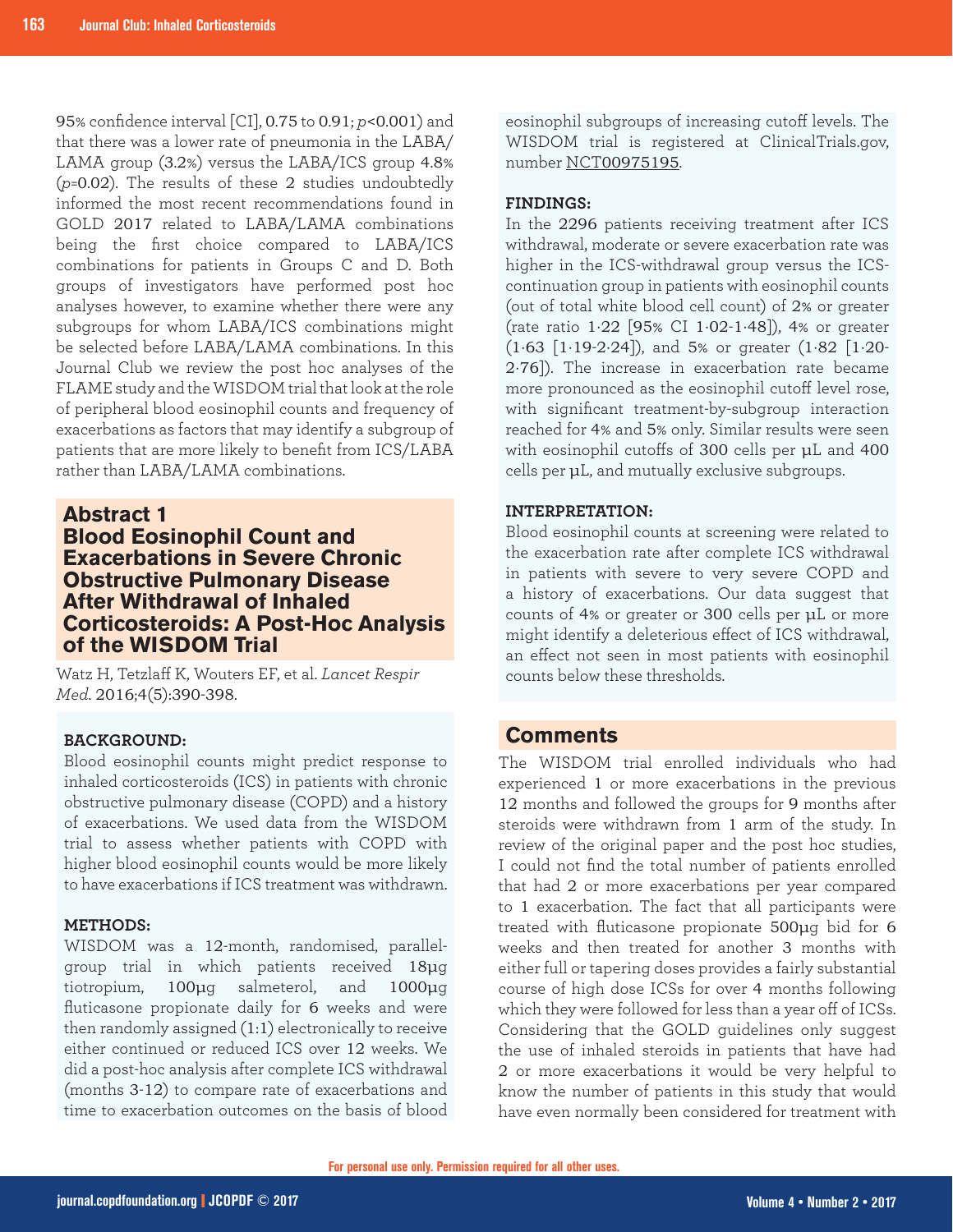ICSs. The WISDOM study also showed that there was a significant *between group* difference in the loss of lung function at week 52, (43 ml greater in the salmeterol/ tiotropium group (*p*=0.001). The above post hoc analysis of the WISDOM trial data by Watz and colleagues demonstrated that for individuals with an eosinophil count greater than 4% or absolute count of 300 cells/ μL there was a significant reduction in exacerbations over the 9 months for those who remained on ICSs. The differences were even more pronounced when the cutoffs were 5% or 400 eosinophils/μL. This initial post hoc analysis did not analyze the frequency of exacerbations as a further defining factor with regard to increased risk of steroid withdrawal. The authors suggest that prospective studies are required to further delineate the utility of using peripheral blood eosinophils as a determinant for treatment with ICSs.

# **Abstract 2 Blood Eosinophils and Response to Maintenance COPD Treatment: Data from the FLAME Trial**

Roche N, Chapman KR, Vogelmeier CF, et al. *Am J Respir Crit Care Med*. 2017; In press.

#### **RATIONALE:**

Post-hoc analyses suggest that blood eosinophils have potential as a predictive biomarker of inhaled corticosteroid efficacy in the management of chronic obstructive pulmonary disease.

#### **OBJECTIVES:**

We prospectively investigated the value of blood eosinophils as a predictor of responsiveness to an inhaled corticosteroid/long-acting β2-agonist combination versus a long-acting β2-agonist/ long-acting muscarinic antagonist combination for exacerbation prevention.

#### **METHODS:**

We conducted prespecified analyses of data from the FLAME study, which compared once-daily longacting β2-agonist/long-acting muscarinic antagonist indacaterol/glycopyrronium 110/50μg with twicedaily long-acting β2-agonist/inhaled corticosteroid salmeterol/fluticasone combination 50/500μg in patients with ≥1 exacerbation in the preceding year. Subsequent post-hoc analyses were conducted to address further cut-offs and endpoints.

# **MEASUREMENTS AND MAIN RESULTS:**

We compared treatment efficacy according to blood eosinophil percentage (<2% and ≥2%, <3% and ≥3%, and <5% and ≥5%) and absolute blood eosinophil count  $(\leq 150 \text{ cells/µl}, 150 \text{ to } < 300 \text{ cells/µl}, \text{ and }$ ≥300 cells/μl). Indacaterol/glycopyrronium was significantly superior to salmeterol/fluticasone for the prevention of exacerbations (all severities, or moderate or severe) in the <2%,  $\geq$ 2%, <3%, <5% and <150 cells/ul subgroups, and at no cut-off was salmeterol/fluticasone superior to indacaterol/ glycopyrronium. Furthermore, the rate of moderate or severe exacerbations did not increase with increasing blood eosinophils. The incidence of pneumonia was higher in patients receiving salmeterol/fluticasone than indacaterol/glycopyrronium in both the <2% and ≥2% subgroups.

#### **CONCLUSIONS:**

Our prospective analyses indicate that indacaterol/ glycopyrronium provides superior or similar benefits over salmeterol/fluticasone regardless of blood eosinophil levels in patients with COPD. Clinical trial registration available at www.clinicaltrials.gov, ID NCT01782326.

# **Comments**

The FLAME trial also included COPD individuals who experienced 1 or more exacerbations in the previous 12 months. The authors reported that indacaterol/ glycopyronium significantly reduced exacerbations compared to fluticasone propionate/salmeterol 500/50 and demonstrated lower rates of pneumonia. It is worth noting that at study entry only about 20% or so of the patients in this trial had experienced 2 or more exacerbations in the previous 12 months and would have met the standard criteria for consideration of treatment with an ICS/LABA combination. Participants in this trial were not an ICS naïve population as substantial numbers, about 55%, were on some form of ICS either as an ICS/LABA or ICS/LABA/LAMA combination prior to the beginning of the trial. There was only a 4-week washout period during which time patients were on tiotropium alone before randomization. The authors stratified by eosinophil level but they did not stratify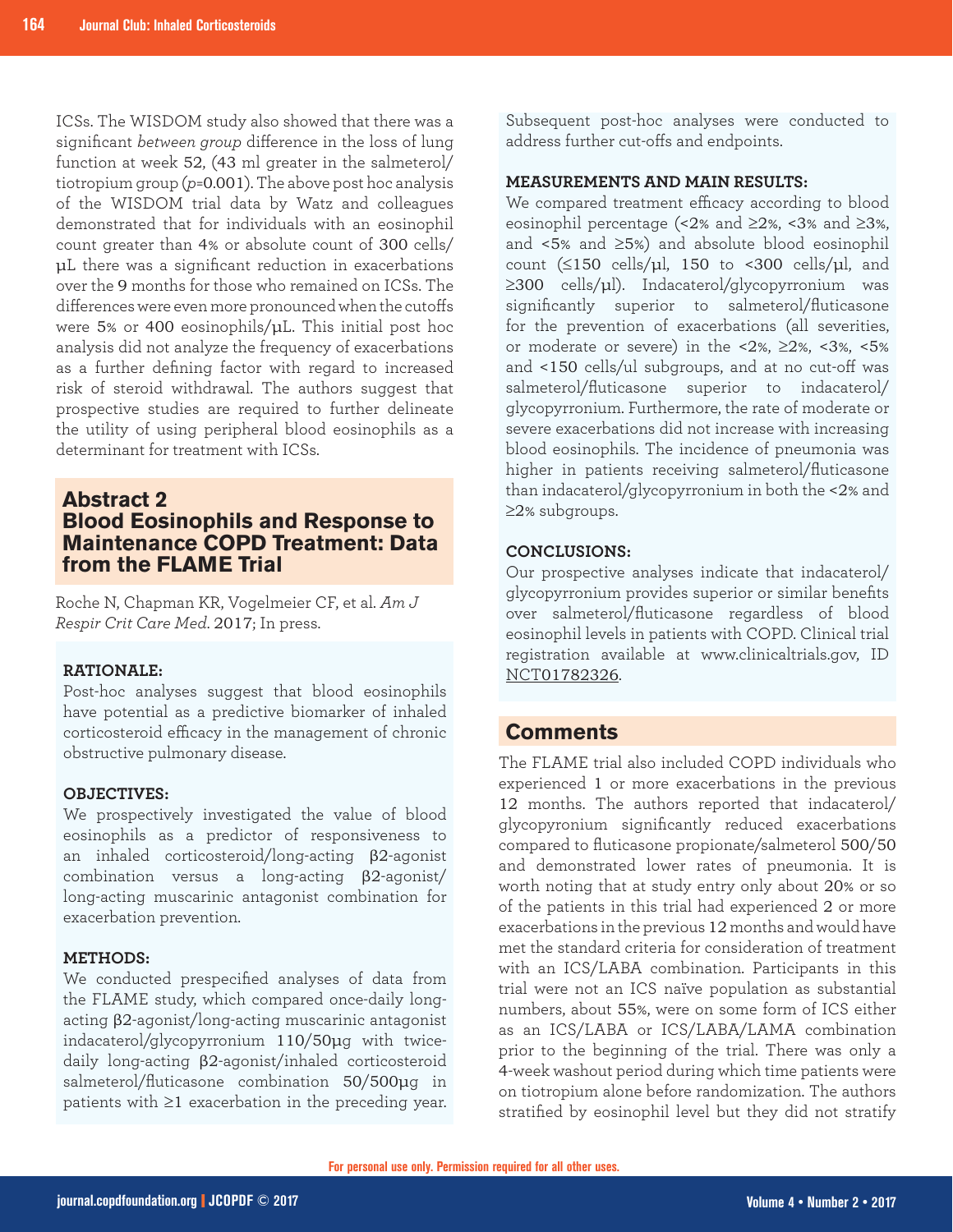by exacerbation frequency as Calverley and colleagues did in their post hoc analysis that is included in the same issue of the *American Journal of Respiratory and Critical Care Medicine* (See below).16 It is worth noting that both WISDOM and FLAME studies utilized the fluticasone/salmeterol dose of 500/50 rather than the 250/50. Interestingly the 250/50 dose is the only dose recommended in the United States for COPD patients as it appeared there was no compelling evidence that the 500/50 dose provided additional benefit in reducing exacerbations. There remain questions as to whether a lower dose or different formulations of ICSs may reduce the risk of pneumonia.<sup>10</sup>

# **Letter to the Editor Eosinophilia, Frequent Exacerbations, and Steroid Response in Chronic Obstructive Pulmonary Disease**

Calverley PM, Tetzlaff K, Vogelmeier C, et al. Am J Respir Crit Care Med. 2017; In press.

Letter to the Editor: (No abstract included)

# **Comments**

While this is only a letter to the editor and there is no abstract, the relevance of the data presented in same March 2017 issue of the *American Journal of Respiratory and Critical Care Medicine* as the FLAME post hoc analysis is instructive. The WISDOM trial group further analyzed the data and showed that the findings were most pronounced in the groups who had 2 or more exacerbations per year and an eosinophil count of at least  $300/\mu$ L. This would certainly be consistent with the current recommendations that ICS/ LABA combinations are indicated for individuals with 2 or more exacerbations per year. The authors point out the limitations of a retrospective post-hoc analysis with relatively small sample sizes and the need to do further prospective trials to establish the validity of these cutoffs. With the limitations of their analysis being a post hoc analysis, the authors suggested that the combination of exacerbations of 2 or more per year and an elevated eosinophil count of 300 or more, identifies a subgroup that may potentially benefit from using an ICS/LABA combination compared to using

a LABA/LAMA combination. For those with fewer exacerbations and lower eosinophil counts, a LABA/ LAMA combination may be an appropriate choice. The 2017 GOLD Guidelines do refer to the eosinophil counts as a factor to consider but suggests that it requires further study to decide how it may be useful in deciding between LAMA/LABA versus ICS/LABA combinations in COPD patients.

# **Summary**

The pneumonia signal associated with ICS use has been convincingly demonstrated for a subset of patients that have COPD and frequent exacerbations. One should take this into consideration in determining whether ICS/LABA formulations are appropriate or relatively contraindicated. Nonetheless, the initial WISDOM trial and the FLAME trial results and subsequent assertions related to the relative benefits of LABA/ LAMA over ICS/LABA combinations in the COPD population need to be put in context with regard to the patient populations studied (many participants had less than 2 exacerbations), and the ICS used (fluticasone propionate 500μg, the ICS formulation associated with the highest rate of pneumonia). To gain clarity for future guidelines, further studies are required to address the appropriate patient population where ICS/LABA use may be more appropriate and perhaps considered first line therapy over LABA/ LAMA combinations in patients who are being initially considered for maintenance therapy. Considering that there does not seem to be any significant benefit from the use of the 500/50 formulation of fluticasone/ salmeterol for reduction of exacerbations compared to the 250/50 formulation and the fact that most of the other ICS/LABA formulations are closer to the 250/50 fluticasone/salmeterol combination with regard to relative steroid dose, the trials should have an arm that uses the moderate dose ICS/LABA combinations. An instructive prospective trial would include patients with 2 or more exacerbations in the previous year and would randomize to ICS/LABA versus LABA/LAMA combinations and be stratified according to baseline blood eosinophil counts. The active treatment period should also be at least for 12 months. Patients with a history of recurrent pneumonia should be excluded. Given that these previous trials were performed with the high dose fluticasone ICS/LABA formulation it would perhaps be useful to compare the high dose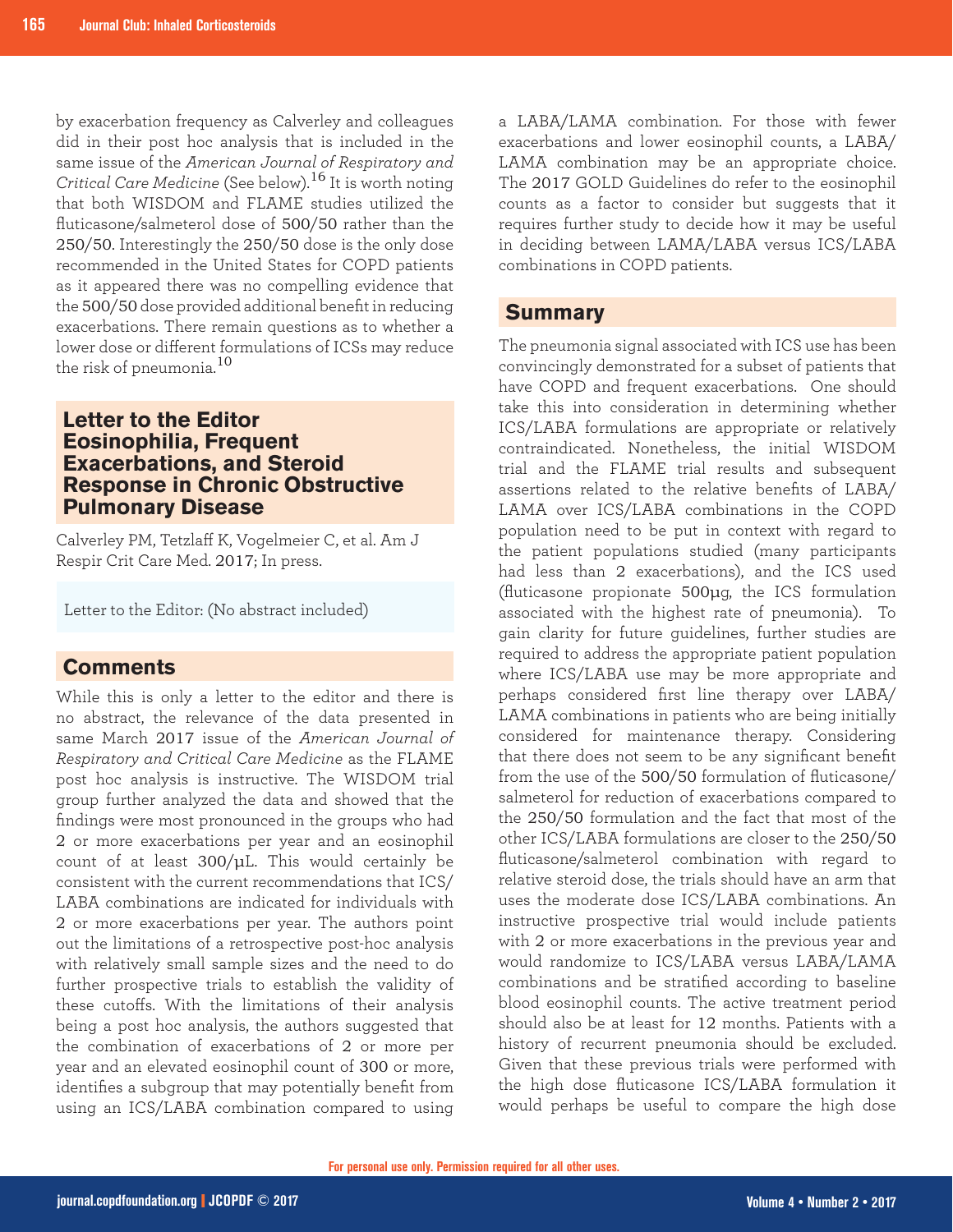ICS/LABA to moderate dose equivalent ICS/LABA formulations with regard to efficacy and safety in this high exacerbation/high eosinophil enriched cohort. We may find that, for at least some patients, the benefits may outweigh the risks.